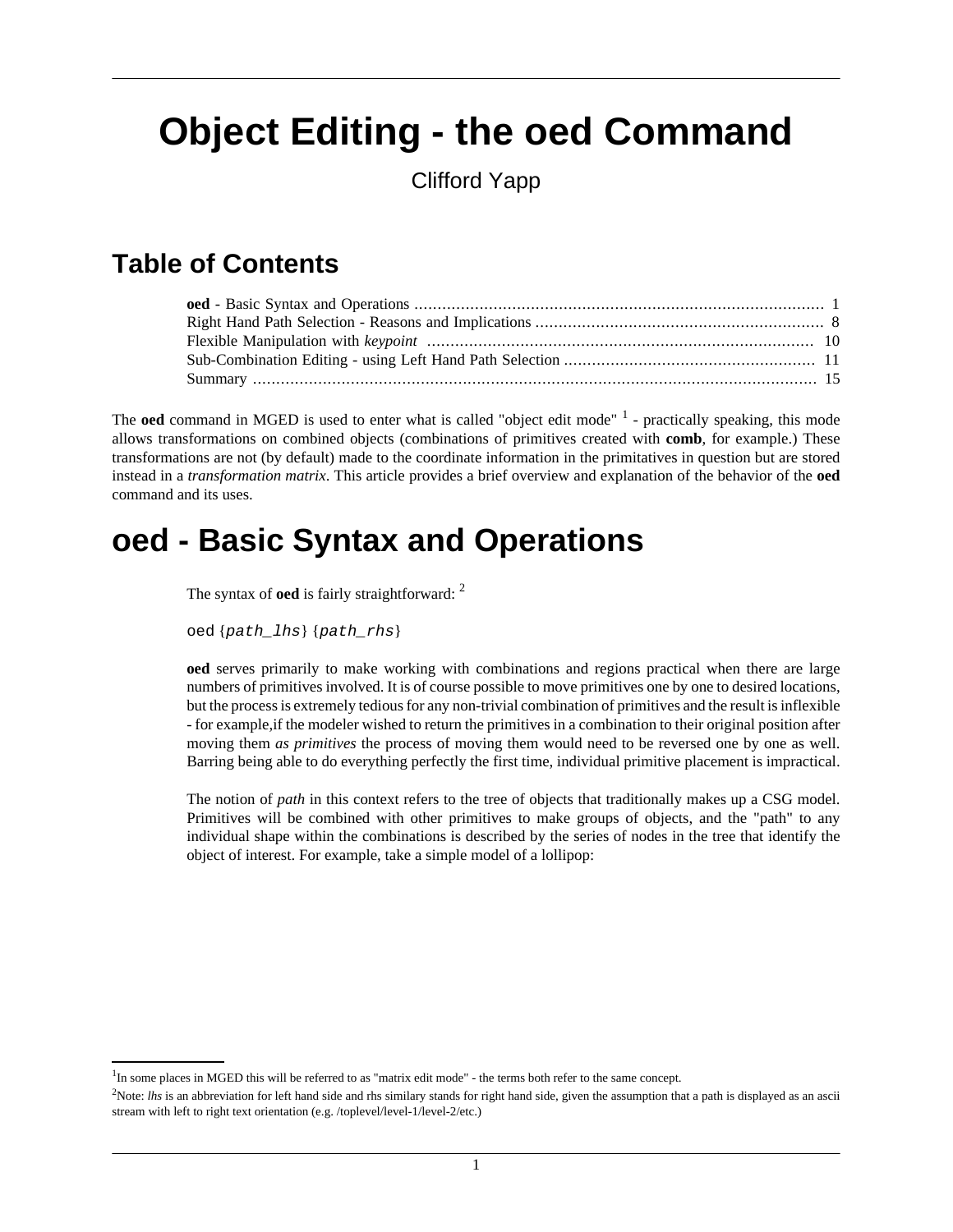

If we examine the tree structure of this object, we see it resembles a filesystem - combinations and regions act a bit like "folders" which can hold other folders and files.<sup>3</sup>

```
mged> tree lollipop
lollipop/
         u outer-candy-shell.r/R
                  u outer-candy-sphere.c/
                           u outer-candy-sphere.s
                           - core.s
                           - stick.s
                  u outer-candy-cyl.c/
                           u outer-candy-cyl.s
                           - outer-candy-sphere.s
                           - core.s
                           - stick.s
         u stick.r/R
                  u stick.s
         u core.r/R
                  u core.s
                  - stick.s
```
In the "filesystem" of a BRL-CAD object combinations can hold combinations, regions and primitives. Regions can hold combinations and primitives. <sup>4</sup> Primitives are always leaves on the tree - they do not "contain" anything. Combinations, regions, and primitives can have associated with them transformation data (sort of like metadata in a filesystem) that tells BRL-CAD how to manipulate the combination, region, or primitive in question. It is this data that will be acted upon when the **oed** command is used. So in the above example the full "path" of the outer-candy-sphere.c combination used in lollipop would be:

<sup>&</sup>lt;sup>3</sup> When tree structures are displayed, a "/" suffix denotes a combination and a "/R" denotes a combination that is a region.

<sup>&</sup>lt;sup>4</sup>Regions will accept other regions as constructive arguments if given, but this is not good practice - BRL-CAD assumes a region is composed of combinations and primitives which share a material type.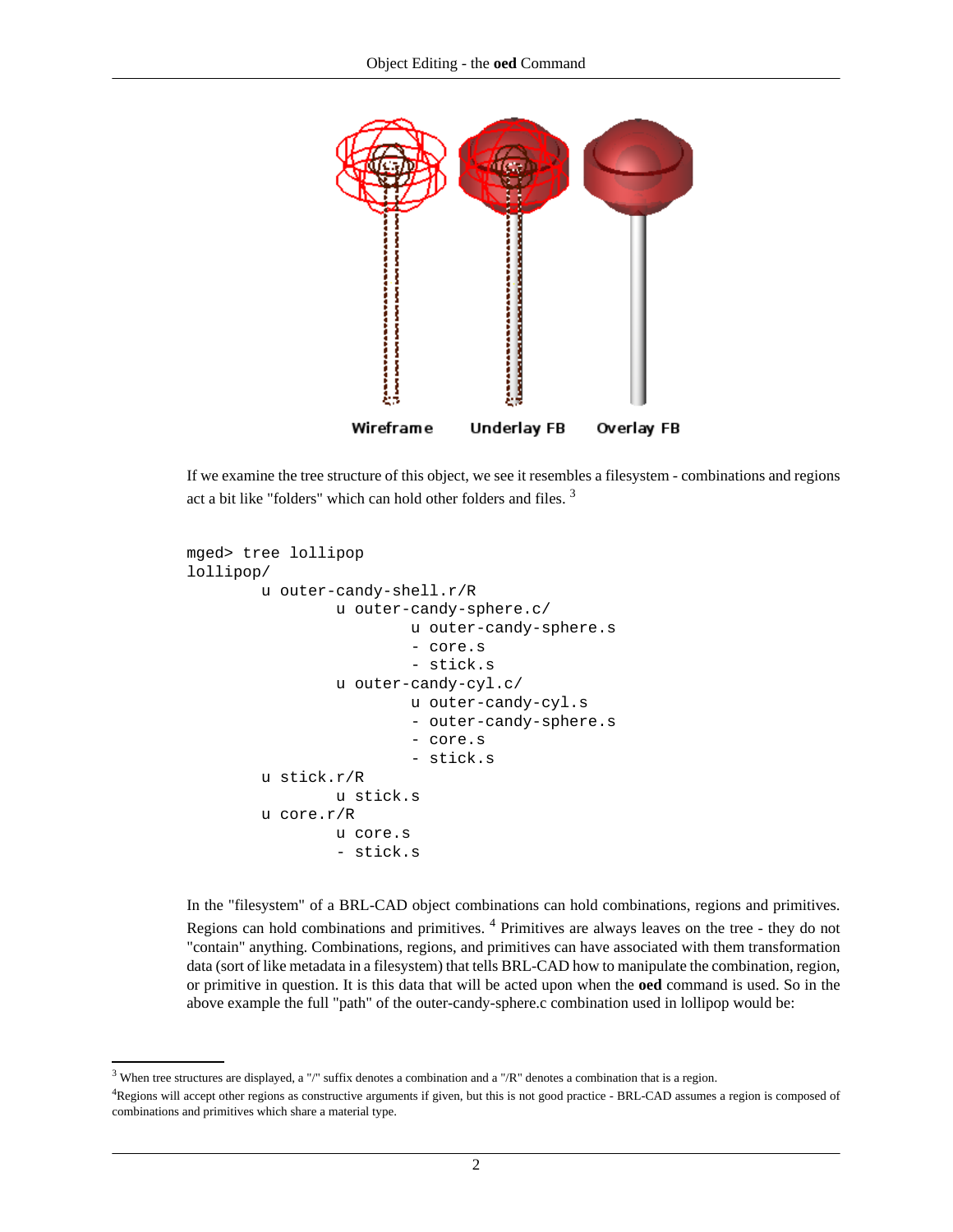/lollipop/outer-candy-shell.r/outer-candy-sphere.c

Note that if we wish to operate on this combination it is not enough to specify /lollipop/outer-candy-shell.r for the lhs and outer-candy-sphere.c for the rhs - *combinations and regions do not themselves have default control points.* In other words, if you want to rotate a combination there must be a point around which that rotation occurs - a combination will have no default point assigned. This is the reason the rhs must always end with a primitive - even though the intent is not to edit the primitive, information necessary for most operations on the combination will use information (such as default keypoint settings) that the primitive *does* have. So,

```
oed /lollipop/outer-candy-shell.r outer-candy-sphere.c
```

```
is not enough. Either
```

```
oed /lollipop/outer-candy-shell.r 
     outer-candy-sphere.c/outer-candy-sphere.s
```
or

```
oed /lollipop/outer-candy-shell.r outer-candy-sphere.c/core.s
```
or

```
oed /lollipop/outer-candy-shell.r outer-candy-sphere.c/stick.s
```
is needed to have **oed** actually enter edit mode on lollipop's outer-candy-sphere.c. Because they are primitives in the outer-candy-sphere.c combination, outer-candy-sphere.s, core.s and stick.s are all legal - there will be illustrations later of the consequences of different primitive choices.

To demonstrate basic **oed** behavior an example is in order. <sup>5</sup> <sup>6</sup>

In an empty MGED session, create a new geometry database called *oed\_examples.g*. Enable the model coordinate axes display by entering the MGED command **rset ax model\_draw 1**. Create two primitives: <sup>7</sup>

```
in sphere.s sph 0 0 0 4
in cube.s arb8 5 5 0 8 5 0 8 5 3 5 5 3 5 8 0 8 8 0 8 8 3 5 8 3
```
There should now be a sphere and a cube visible on the screen. Next create a combination of these two primitives:

```
comb object1.c u sphere.s u cube.s
```
After this command both the primitives and the combination are \ present in the display, which will result in overlaps. Use the **B** command to reduce the display to just the combination. <sup>8</sup>

B object1.c

<sup>&</sup>lt;sup>5</sup>Bear in mind that these examples will be using very basic primitives for the sake of simplicity and it is not guaranteed that they will behave well for things like raytracing. In this document raytraced screenshots are included to aid visualization. Most of them are simple but there are sometimes a number of extra steps needed to actually allow the objects to be raytraced with the results seen here.

<sup>&</sup>lt;sup>6</sup>path\_lhs will be set to "/" for these simple cases - this simply means we will be working with combinations that are not contained within any other combination or region. "/" denotes the toplevel lhs path, or the "root of all trees" in the database.

 $^7$  This document will respect the normal BRL-CAD naming convention: use the .s extension for primitives, the .c extension for combinations below regions, and the .r extension for regions. Combinations above regions have no extension.

<sup>&</sup>lt;sup>8</sup>The **B** abbreviation stands for "blast" - i.e. remove all objects from being displayed, and draw only the specified objects.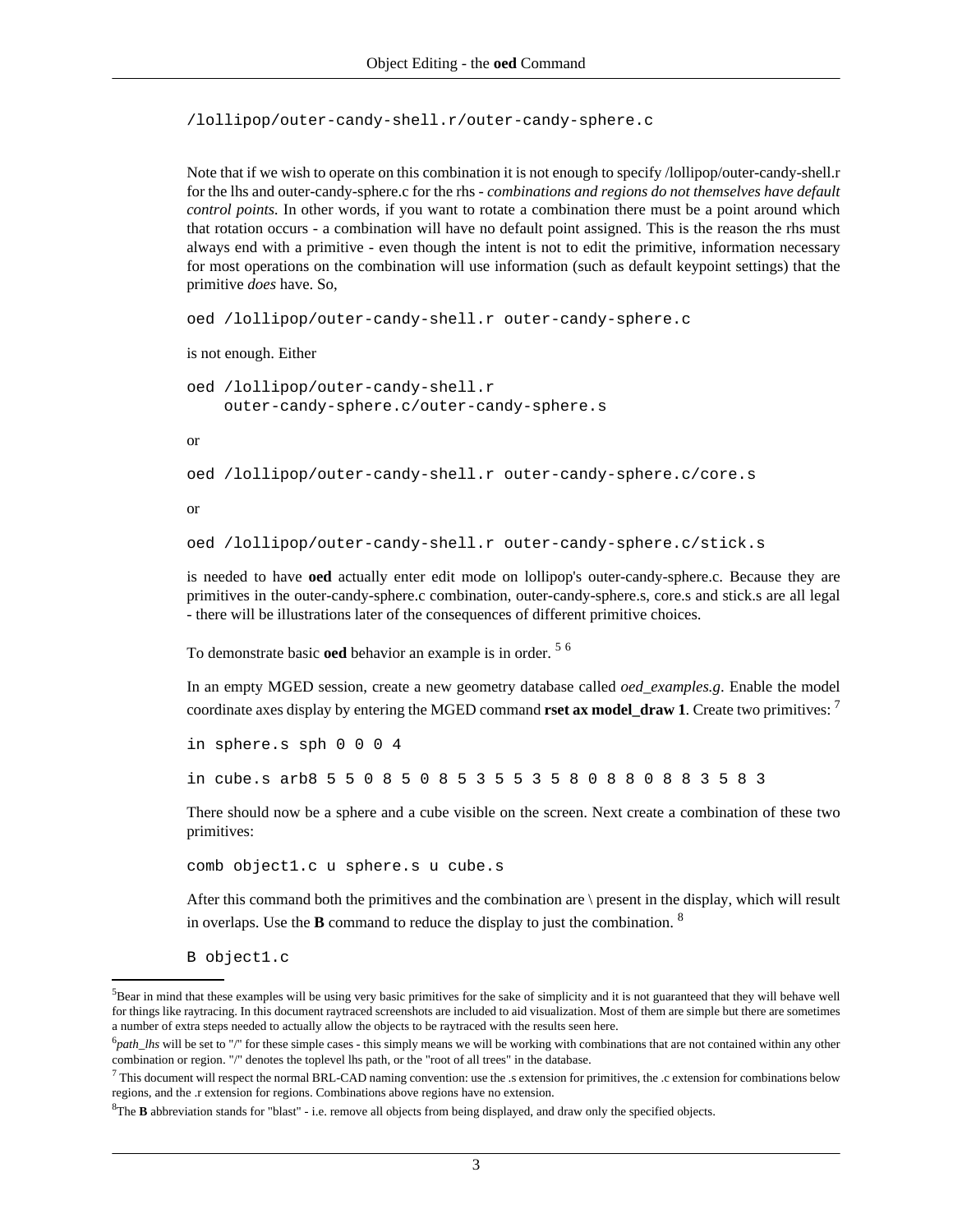

Before beginning the editing process, the **l** command can be used to view both the combination and its component primitives:

#### **Note**

Note that this command is the lower case letter L (l) and not the numeral one (1).

```
mged> l object1.c
object1.c: --
    u sphere.s
    u cube.s
mged> l sphere.s
sphere.s: ellipsoid (ELL)
         V (0, 0, 0)
         A (4, 0, 0) mag=4
        B(0, 4, 0) mag=4
        C(0, 0, 4) mag=4
         A direction cosines=(0, 90, 90)
         A rotation angle=0, fallback angle=0
         B direction cosines=(90, 0, 90)
         B rotation angle=90, fallback angle=0
         C direction cosines=(90, 90, 0)
         C rotation angle=0, fallback angle=90
mged> l cube.s
cube.s: ARB8
         1 (5, 5, 0)
         2 (8, 5, 0)
         3 (8, 5, 3)
         4 (5, 5, 3)
         5 (5, 8, 0)
         6 (8, 8, 0)
         7 (8, 8, 3)
         8 (5, 8, 3)
```
For the first task the goal is to shift both the sphere and the arb8 5 mm up the z axis. First, select the combination for editing: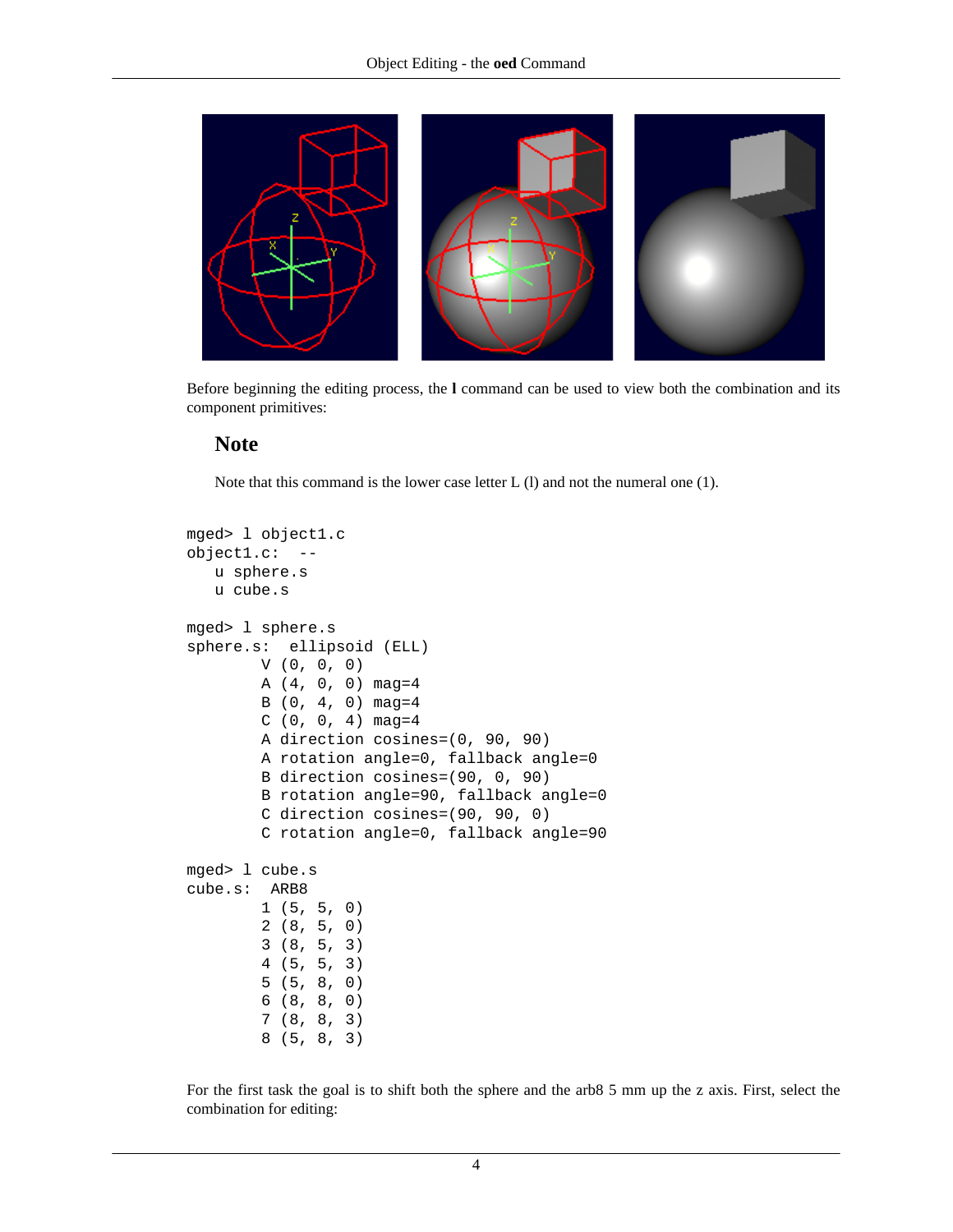```
oed / object1.c/sphere.s
```
#### **Note**

If in the course of editing an object you make a mistake, type **reject** to revert to the pre-objectedit-mode values and exit object edit mode.

The object should turn white, as below:



Once selected, use the **translate** command to shift the combination up the z axis.

translate 0 0 5

Both the sphere and the cube should have shifted together.



To accept the edit and end object edit mode type **accept**:

accept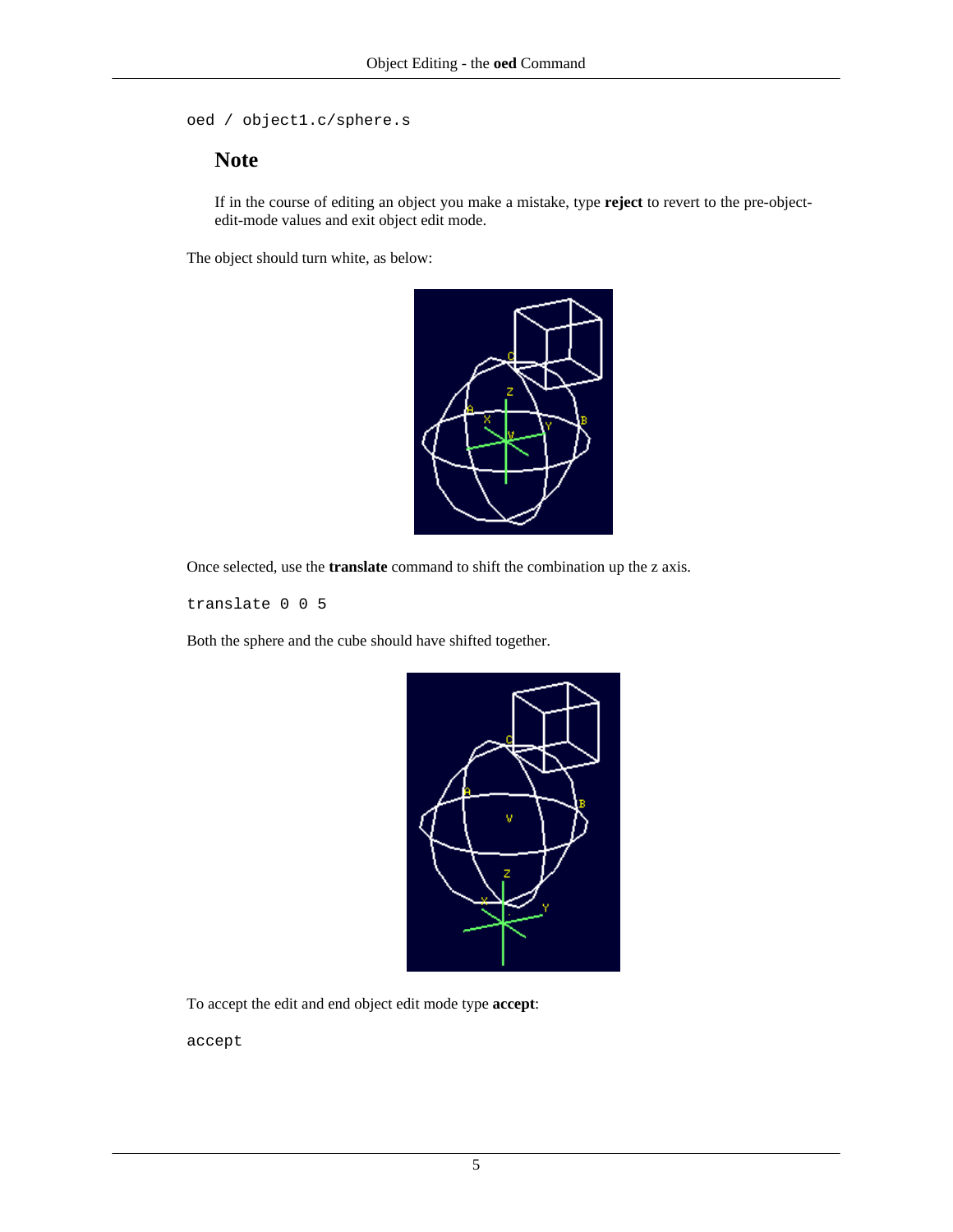

Now, use **l** to again examine the combination and its component primitives.

```
mged> l object1.c
object1.c: --
    u sphere.s [0,0,5]
    u cube.s [0,0,5]
mged> l sphere.s
sphere.s: ellipsoid (ELL)
         V (0, 0, 0)
         A (4, 0, 0) mag=4
         B (0, 4, 0) mag=4
        C(0, 0, 4) mag=4
         A direction cosines=(0, 90, 90)
         A rotation angle=0, fallback angle=0
         B direction cosines=(90, 0, 90)
         B rotation angle=90, fallback angle=0
         C direction cosines=(90, 90, 0)
         C rotation angle=0, fallback angle=90
mged> l cube.s
cube.s: ARB8
         1 (5, 5, 0)
         2 (8, 5, 0)
         3 (8, 5, 3)
         4 (5, 5, 3)
         5 (5, 8, 0)
         6 (8, 8, 0)
         7 (8, 8, 3)
         8 (5, 8, 3)
```
Notice that the primitives have not changed, but the combination now contains additional information. It has recorded that both sphere.s and cube.s have been shifted up the z axis 5 mm. Select object1.c again and apply a rotation as well: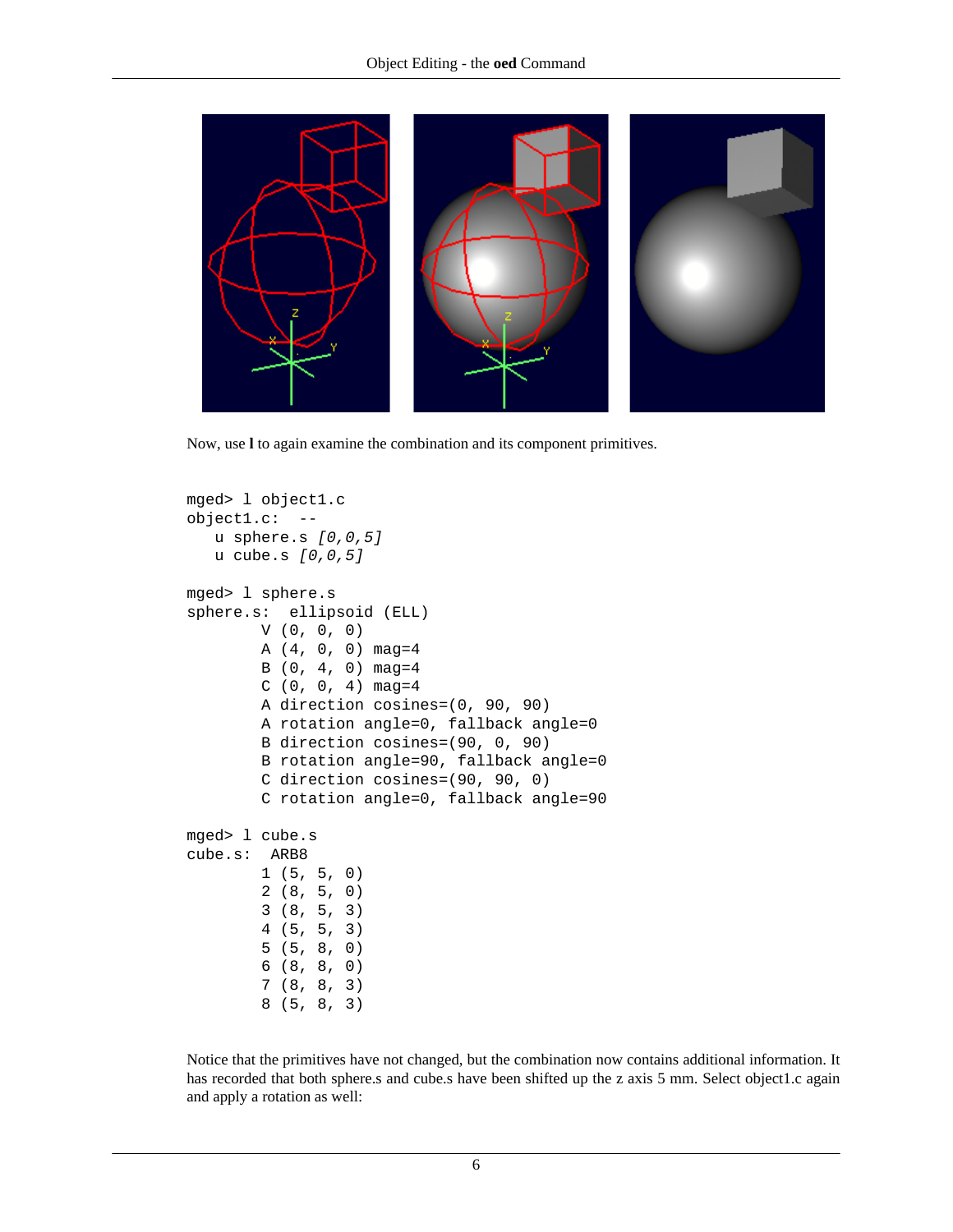```
oed / object1.c/sphere.s
rot 0 0 90
```
accept



Another check with **l** shows still more information stored at the combination level, but the primitives are again unchanged.

```
mged> l object1.c
object1.c: --
   u sphere.s az=90, el=0, [0,0,5] u cube.s az=90, el=0, [0,0,5]
mged> l sphere.s
sphere.s: ellipsoid (ELL)
         V (0, 0, 0)
        A(4, 0, 0) mag=4
         B (0, 4, 0) mag=4
        C(0, 0, 4) mag=4
         A direction cosines=(0, 90, 90)
         A rotation angle=0, fallback angle=0
         B direction cosines=(90, 0, 90)
         B rotation angle=90, fallback angle=0
         C direction cosines=(90, 90, 0)
         C rotation angle=0, fallback angle=90
mged> l cube.s
cube.s: ARB8
         1 (5, 5, 0)
         2 (8, 5, 0)
         3 (8, 5, 3)
         4 (5, 5, 3)
         5 (5, 8, 0)
         6 (8, 8, 0)
         7 (8, 8, 3)
         8 (5, 8, 3)
```
What if a modeler DID want the primitives to be the elements changed? There exists a command called **push** that will perform this operation. (So called because it "pushes" the transformations at the upper levels down to the primitives.) Be warned that this change, once done, is difficult to undo. Witness its effect on this example: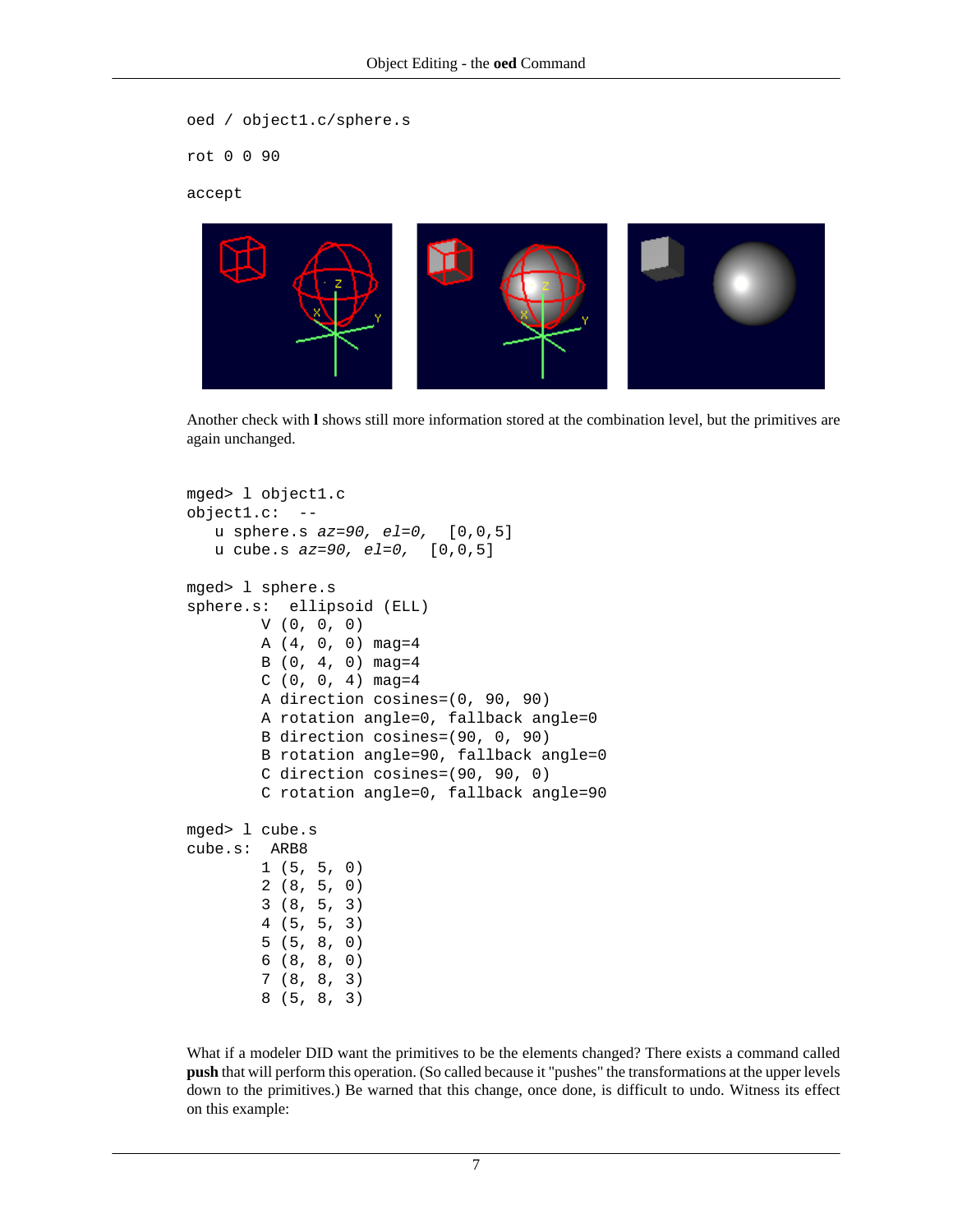```
push object1.c
mged> l object1.c
object1.c: --
    u sphere.s
    u cube.s
mged> l sphere.s
sphere.s: ellipsoid (ELL)
         V (0, 0, 5)
        A (0, -4, 0) mag=4
        B(4, 0, 0) mag=4
        C(0, 0, 4) mag=4
         A direction cosines=(90, 180, 90)
         A rotation angle=270, fallback angle=0
         B direction cosines=(0, 90, 90)
         B rotation angle=0, fallback angle=0
         C direction cosines=(90, 90, 0)
         C rotation angle=0, fallback angle=90
mged> l cube.s
cube.s: ARB8
        1 (5, -5, 5)2(5, -8, 5)3(5, -8, 8) 4 (5, -5, 8)
        5(8, -5, 5)6(8, -8, 5) 7 (8, -8, 8)
         8 (8, -5, 8)
```
Now the primitives have changed, and the combination is back to being just a boolean operation on primitives. These operations COULD be undone by more transformations and another push to return things to their original state, but anything much more complex would become hard to undo - use **push** with care!

# **Right Hand Path Selection - Reasons and Implications**

Notice in the previous section that sphere.s was selected when using the **oed** command as part of the path\_rhs. What would the impact have been had cube.s been selected instead?

Using the commands shown below, clear the old object1.c tree from MGED, re-insert the primitives, and make a combination as before. This time make two objects using the same primitives, for later use. At the moment, only the object2.c combination will be displayed.

```
killtree object1.c
in sphere.s sph 0 0 0 4
in cube.s arb8 5 5 0 8 5 0 8 5 3 5 5 3 5 8 0 8 8 0 8 8 3 5 8 3
comb object1.c u sphere.s u cube.s
```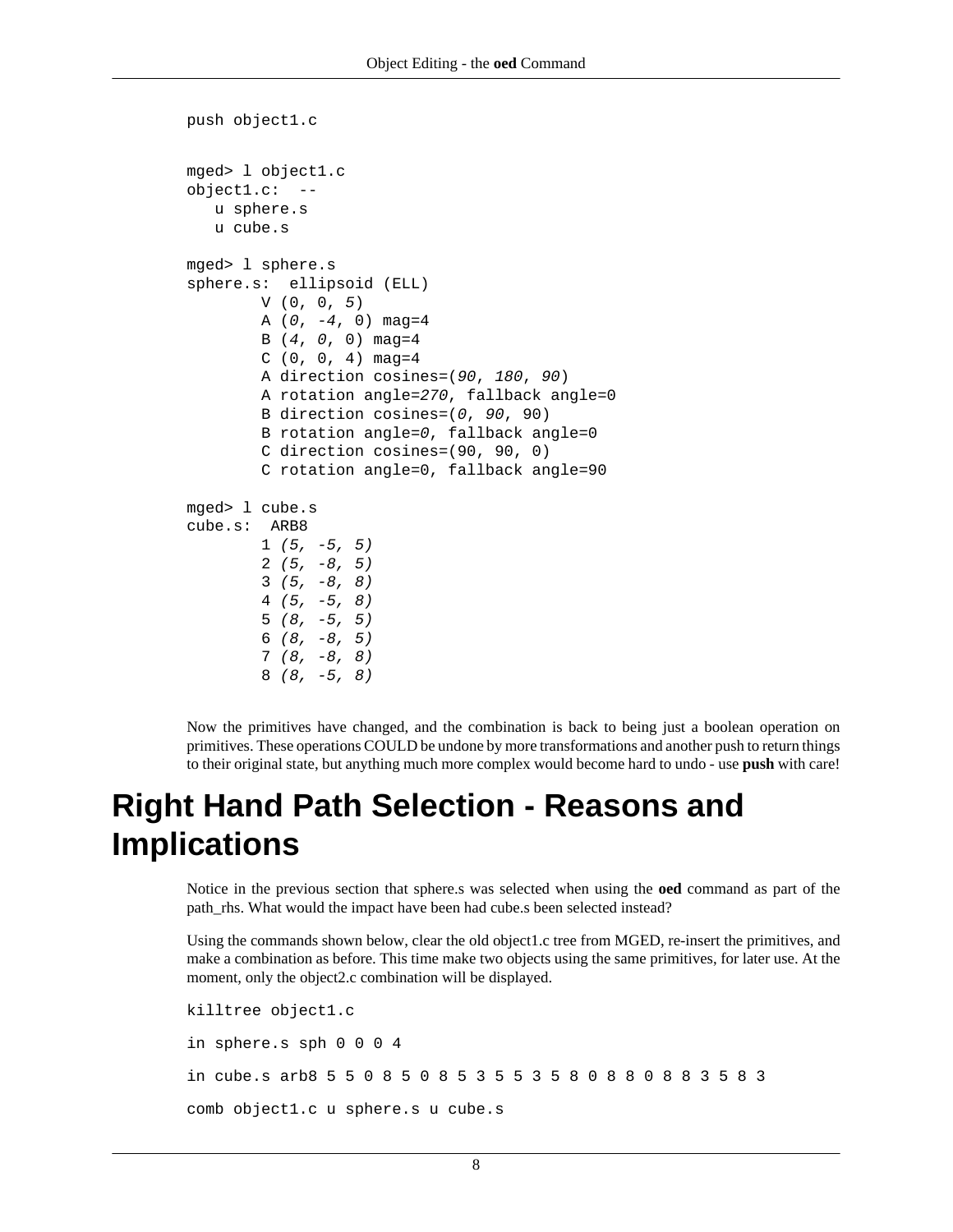comb object2.c u sphere.s u cube.s

B object2.c

In the previous section, the **translate** command was used to shift the object up the z axis. That was a deliberate choice - **translate** moves to an absolute rather than a relative position. Attempt the same operation, this time with the cube.s primitive selected:

oed / object2.c/cube.s

translate 0 0 5

accept



Compare the results to the previous section. The model is indeed shifted up the z axis, but the distance is somewhat different and the cube now has one edge lined up with the z axis. This is because of how **translate** works - it moves a *point* to an absolute position, rather than shifting everything selected some delta in x, y and z (the **tra** command uses relative position coordinates and its effects are indeed independent of primitive selected.) In the previous section, the sphere's origin was the reference point. Now, the cube's first coordinate is being moved to the same absolute position - with different overall results for the model.

As one further illustration, attempt a **rot** command with the cube selected and then again with the sphere selected:

oed / object2.c/cube.s rot 0 90 0 accept oed / object2.c/sphere.s rot 0 90 0 accept

The first **rot** command rotated the model around the y axis using the first coordinate of cube.s. The second rotation started from the results of the previous rotation and rotated again around the y axis, but this time using the origin of sphere.s.

The **l** command provides a look at the final result: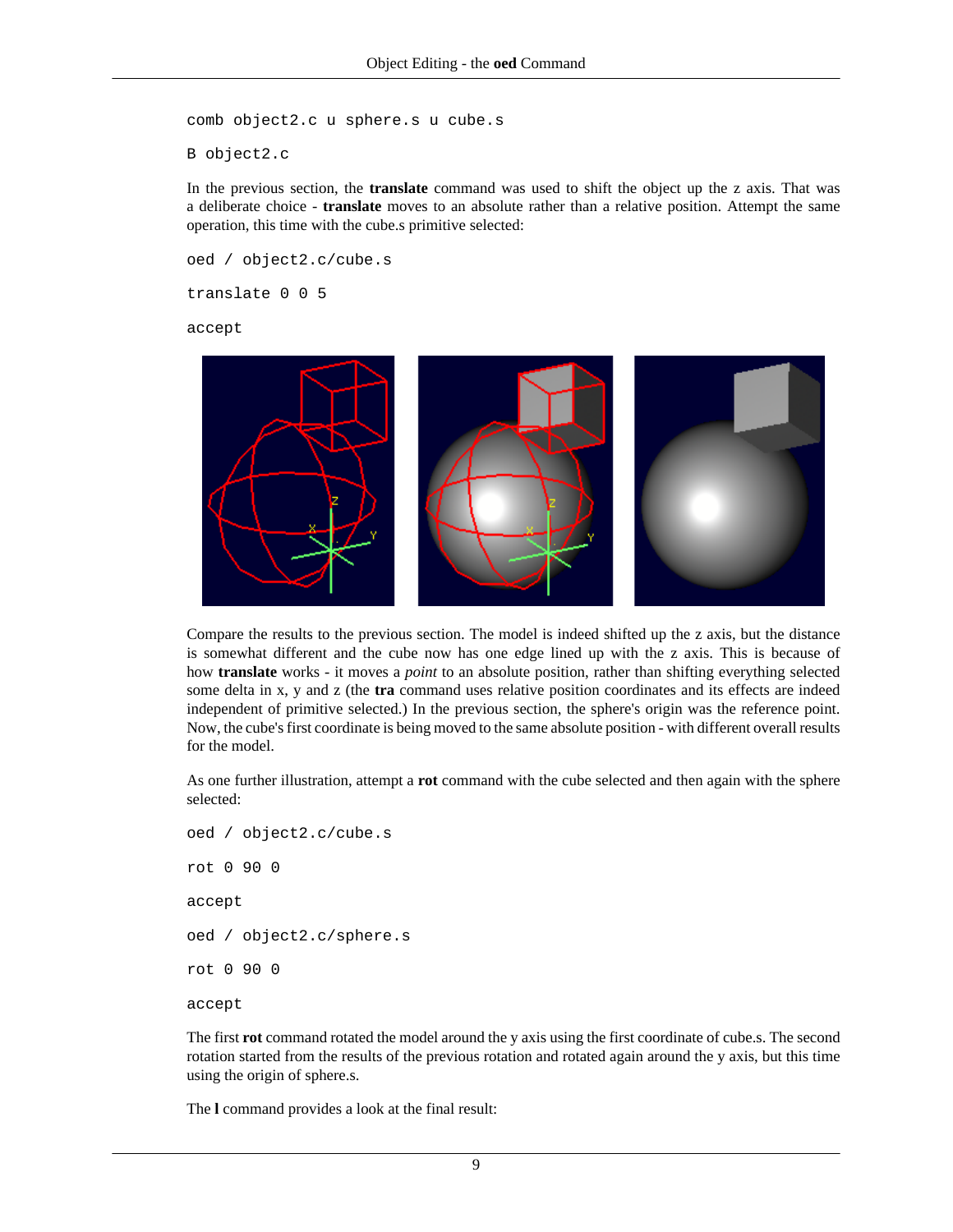<span id="page-9-0"></span>

```
mged> l object2.c
object2.c: --
   u sphere.s az=180, el=0, [-5,5,5]
   u cube.s az=180, el=0, [-5,5,5]
```
Selection of a particular primitive when using **oed** will depend on the particular situation. Combinations do not have control points of their own, and thus cannot provide any basis for these operations - a primitive MUST be supplied for every **oed** operation. <sup>9</sup>

### **Flexible Manipulation with keypoint**

As seen in the previous section, the **oed** requires a point from which translations/rotations/etc. are defined. BRL-CAD's term for this point is the *keypoint* and BRL-CAD does offer an option for explicit control of the keypoint when the default primitive options are not sufficient.

For example, to rotate object2.c around the z axis intersecting point  $(2,2,0)$  the keypoint must be set explicitly - this is not a point that can be selected by identifying a primitive.

First, check the current keypoint value:  $10$ 

```
oed / object2.c/sphere.s
```
keypoint

(null) (-5, 5, 5)

In order to set a new keypoint, we simply supply an x y z style coordinate option to the keypoint command:

keypoint 2 2 0

keypoint

user-specified (2, 2, 0)

Notice that the keynote report identifies this keypoint as user-specified. Having set this new keypoint, we can now rotate about it:

rot 0 0 90

accept

<sup>9</sup> It might be reasonable to expect the **oed** command to use the center of the combination bounding box as a default if no primitive is supplied and/or take as an optional parameter an explicit keypoint setting, but this is not the current behavior of BRL-CAD as of version 7.12 - a primitive is required.

 $10$ Note that keypoint is a meaningless concept until in object edit mode, so the first step is to enter that mode.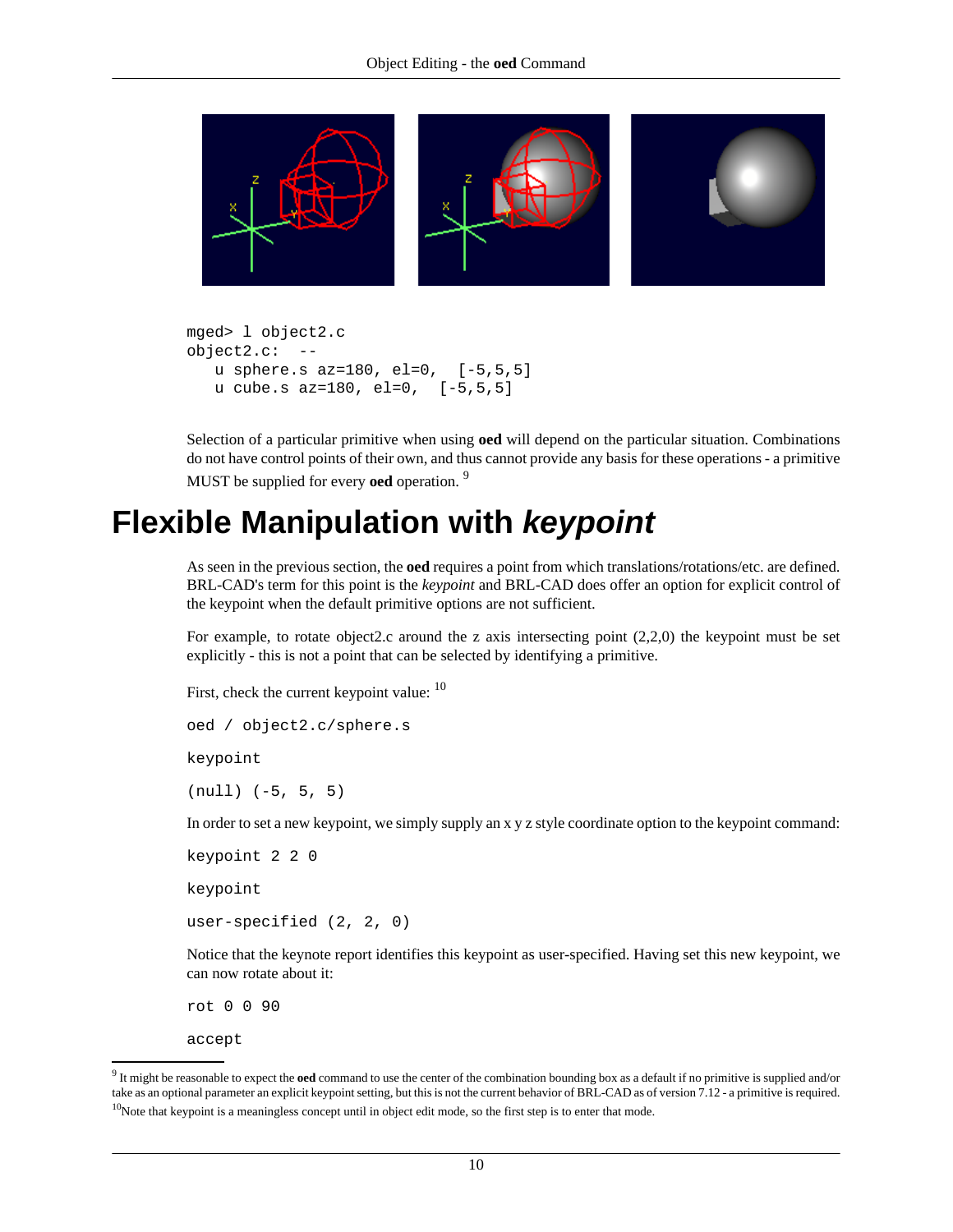<span id="page-10-0"></span>

```
mged> l object2.c
object2.c: --
    u sphere.s az=270, el=0, [5,9,5]
   u cube.s az=270, el=0, [5,9,5]
```
Notice that it is getting increasingly difficult to identify the transformations that will restore the original shape positions. There is no keypoint history mechanism so remember to carefully track what is done if retracing the steps performed on an object is important.

# **Sub-Combination Editing - using Left Hand Path Selection**

The importance of the *path\_lhs* portion of the **oed** command is better understood in the case of more complex objects. To illustrate such a case, a new shape and additional combination structures are added:

```
in cone.s trc -4 0 4 0 0 4 2 .01
comb object3.c u cone.s u object1.c
r bigobject.r u object1.c u object3.c
```
B bigobject.r



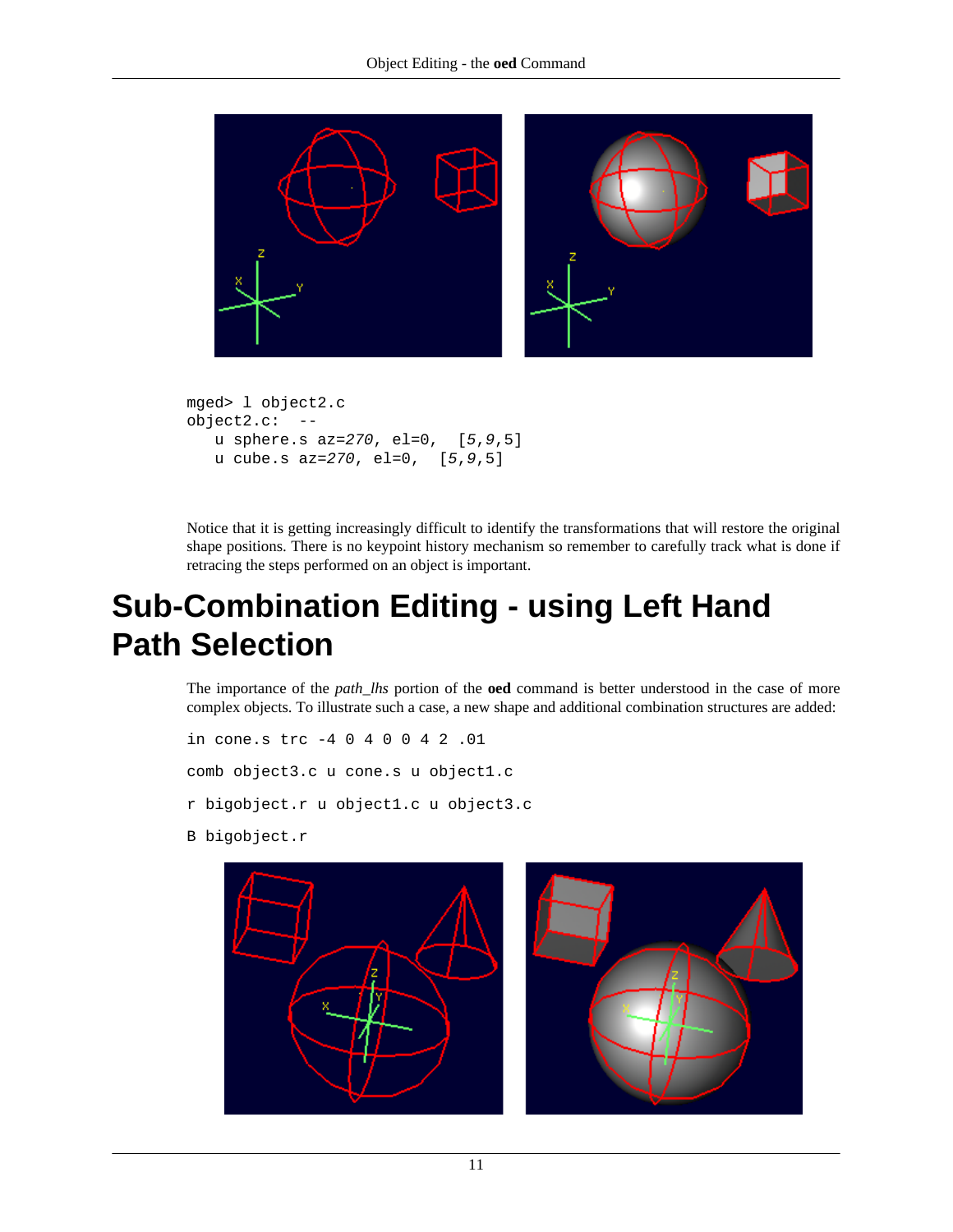```
mged> tree bigobject.r
bigobject.r/R
         u object1.c/
                  u sphere.s
                  u cube.s
         u object3.c/
                  u cone.s
                  u object1.c/
                           u sphere.s
                           u cube.s
```
The first goal is to translate object1.c inside bigobject.r 4mm in the positive z direction without impacting any other part of the model. This means the object1.c inside object3.c inside bigobject.r should NOT be changed. A first attempt might be to work directly with object1.c:

```
mged> l object1.c
object1.c: --
    u sphere.s
    u cube.s
oed / object1.c/sphere.s
Error: Unable to find solid matching path
```
An error is returned, because this command attempts to edit object1.c as a top level object and it is not currently in display as a top level object due to the previous **B** cleanup. However, MGED does not *force* object1.c out of the display when bigobject.r is displayed. Assuming it was still present (simulate this by entering **B bigobject.r object1.c** into the MGED prompt) the previous command would have a different result:

```
B bigobject.r object1.c
oed / object1.c/sphere.s
```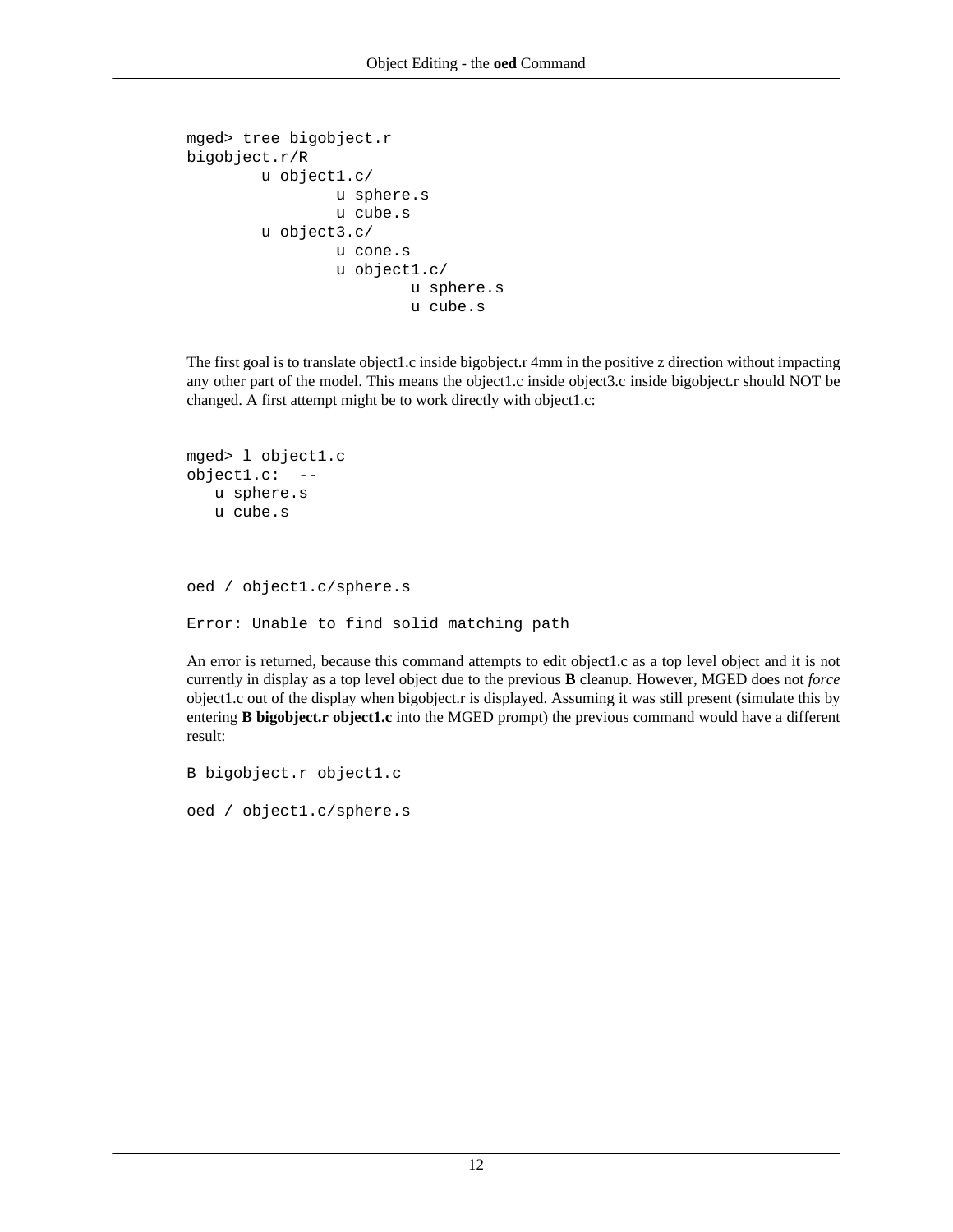

BRL-CAD is now in object edit mode, and visually it looks like it is highlighting precisely the part of the model targeted for translation. However, when translated:

tra 0 0 4

accept

B bigobject.r object1.c



BOTH the object1.c present in bigobject.r and the definition of object1.c in object3.c have been translated - only one instance of the sphere and cube combination is visible. This is a subtle problem, but remember the original goal was to move ONLY the object1.c inside bigobject.r - this technique moved more than that. It would be especially problematic if a modeler didn't realize that object1.c was still in the display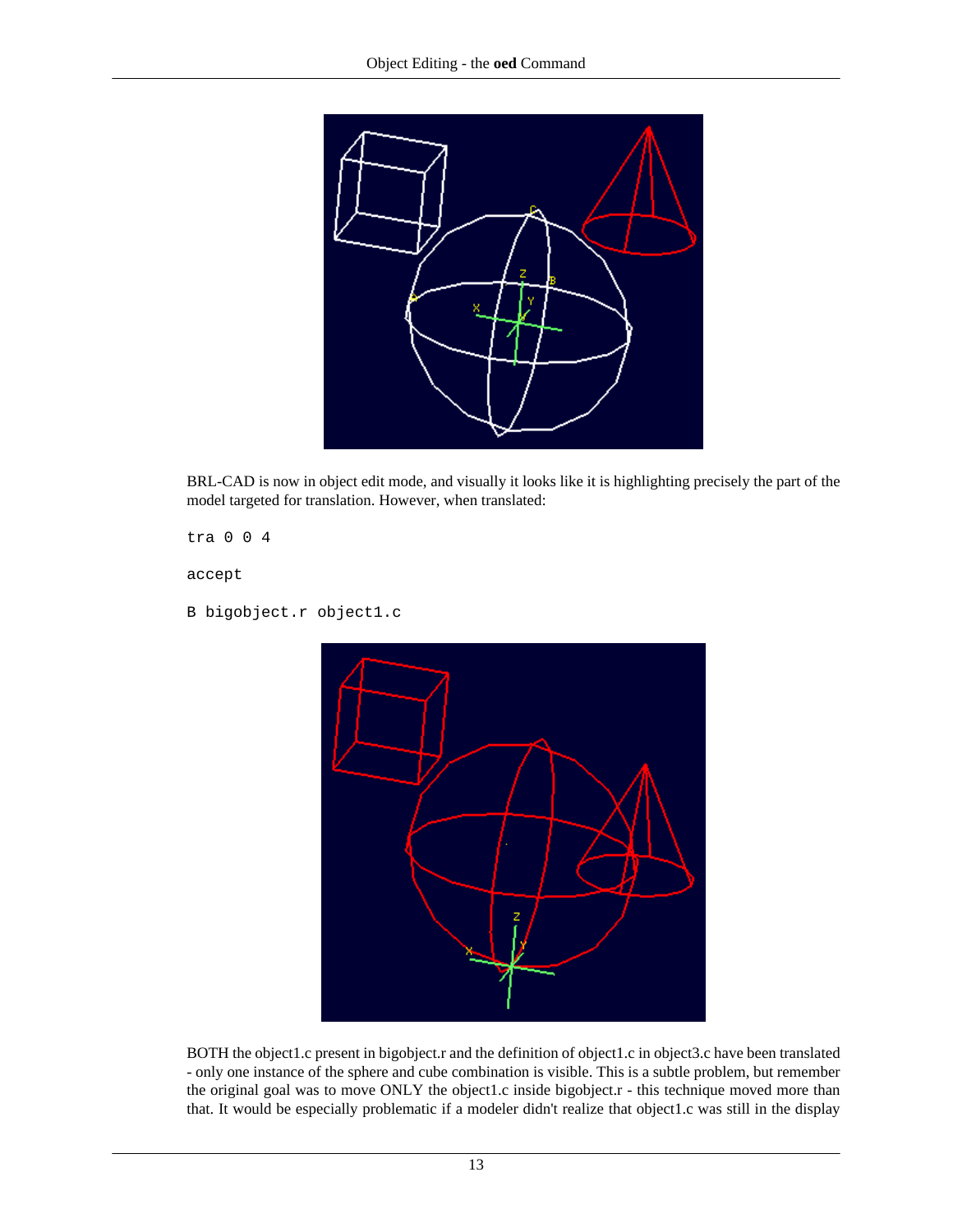(assuming it is intended only as a sub-object for other objects) and the above command visually "did the right thing" - before re-running the **B** command the result would look correct. There are two reliable hints something is wrong. If the **l** is run on bigobject.r, no transformation matrix is observed next to object1.c:

```
mged> l bigobject.r
bigobject.r: REGION id=1005 (air=0, los=100, GIFTmater=1) --
    u object1.c
    u object3.c
```
and examining the **l** readout for all object1.c instances the results are identical, when the bigobject.r's object1.c was intended to change:

```
mged> l bigobject.r/object1.c
bigobject.r/object1.c:
    u sphere.s [0,0,4]
    u cube.s [0,0,4]
mged> l bigobject.r/object3.c/object1.c
bigobject.r/object3.c/object1.c: --
    u sphere.s [0,0,4]
    u cube.s [0,0,4]
mged> l object1.c
object1.c: --
    u sphere.s [0,0,4]
    u cube.s [0,0,4]
```
The correct way to do the above task would be to use *path\_lhs* to identify precisely where the transformation is to occur. Remember in the beginning of the article the lollipop example showed instances of lhs path usage - this is an example where it is needed. First, object2.c must be returned to its previous position:

```
oed / object1.c/sphere.s
tra 0 0 -4
accept
B bigobject.r
Next the correct commands are entered:
oed /bigobject.r object1.c/sphere.s
tra 0 0 4
accept
B bigobject.r
```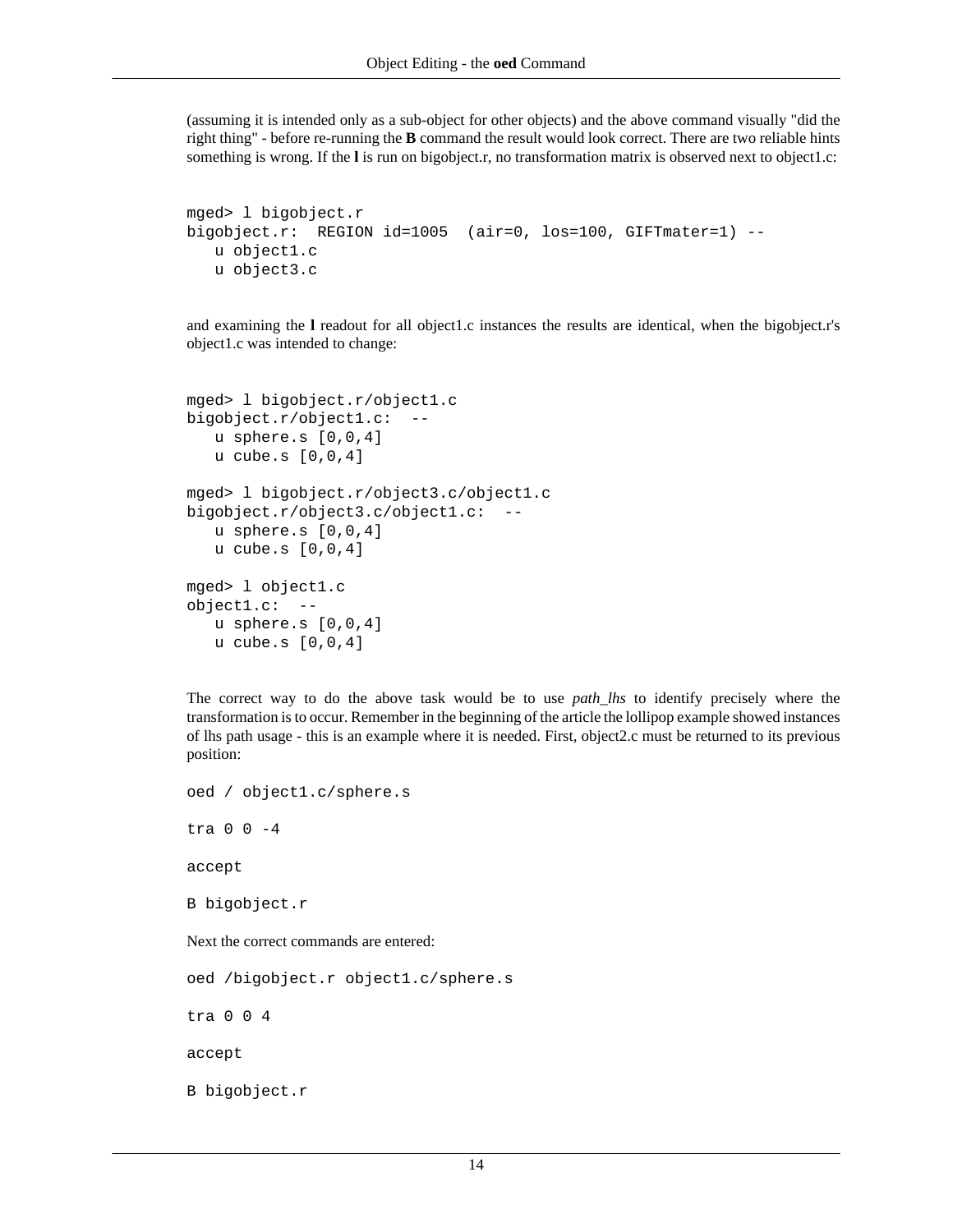<span id="page-14-0"></span>

Visually it is already clearer - there are now two offset object1.c combinations in the display. Repeating the **l** command also shows the expected results, with the combination showing a transformation matrix and the object1.c reports showing differences:

```
mged> l bigobject.r
bigobject.r: REGION id=1005 (air=0, los=100, GIFTmater=1) --
    u object1.c [0,0,4]
    u object3.c
mged> l bigobject.r/object1.c
bigobject.r/object1.c:
    u sphere.s [0,0,4]
    u cube.s [0,0,4]
mged> l bigobject.r/object3.c/object1.c
bigobject.r/object3.c/object1.c: --
    u sphere.s
    u cube.s
mged> l object1.c
object1.c: --
    u sphere.s
    u cube.s
```
There is a lot of potential here for unintended consequences. On the other hand, in some cases the modeler may *want* all instances of object1.c to pick up the changes. Awareness of the dangers inherent to this type of operation is an important skill for a modeler to acquire. <sup>11</sup>

### **Summary**

The major points of the **oed** command are:

• **oed** is the standard tool when working with combinations and regions instead of primitives.

 $11$ (Obviously, this example was intended for behavior demonstration and not as an example of best-practice modeling.)